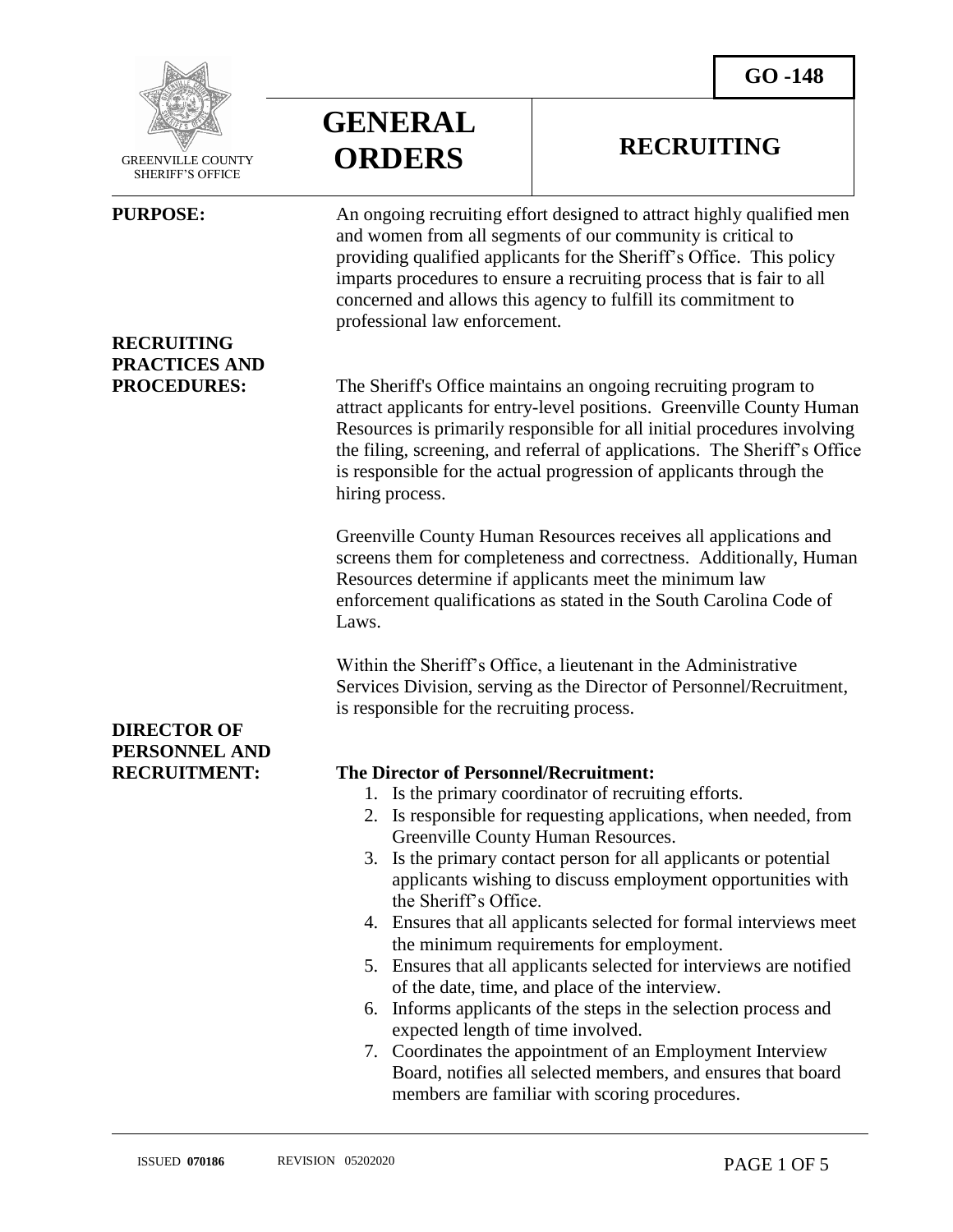- 8. Notifies applicants of their status after the interview process.
- 9. Coordinates the credit history inquiry, background investigation, polygraph examination, psychological assessment, medical examination, physical abilities test, and drug screening of candidates.
- 10. With the Sheriff's approval, declares candidates qualified for appointment to an introductory status.

### **The Director of Personnel/ Recruitment and others assigned to recruiting duties are to be knowledgeable in Sheriff's Office personnel procedures, particularly in:**

- 1. Sheriff's Office recruiting needs and commitments.
- 2. Sheriff's Office career opportunities, salaries, benefits, and training.
- 3. Equal Employment Opportunity/Affirmative Action as it affects the Sheriff's Office.
- 4. Our community and its needs.
- 5. Cultural awareness or an understanding of different ethnic groups.
- 6. Techniques of computerized records-keeping for applicant/candidate tracking and human resource management.
- 7. The application process as it applies to Greenville County Human Resources.
- 8. Characteristics that disqualify candidates.
- 9. Medical requirements.
- 10. Psychological requirements.

**NOTE** - All Sheriff's Office personnel are expected to participate in recruiting activities, if only to initiate referrals of potential applicants. Minority personnel are always to be included in recruiting activities, both formal and informal.

**COMMUNITY OUTREACH -** The Sheriff's Office, through supervisory staff and its Director of Personnel/Recruitment, seeks recruiting assistance, referrals, and advice from community organizations, key leaders, and educators.

Working with Greenville County Human Resources to ensure a broad dissemination of all job announcements, the Sheriff's Office will post solicitations for applications with community service organizations, especially those with strong contacts in the minority community.

The Director of Personnel/Recruitment is responsible for arranging visits to educational institutions and community organizations to recruit on-site.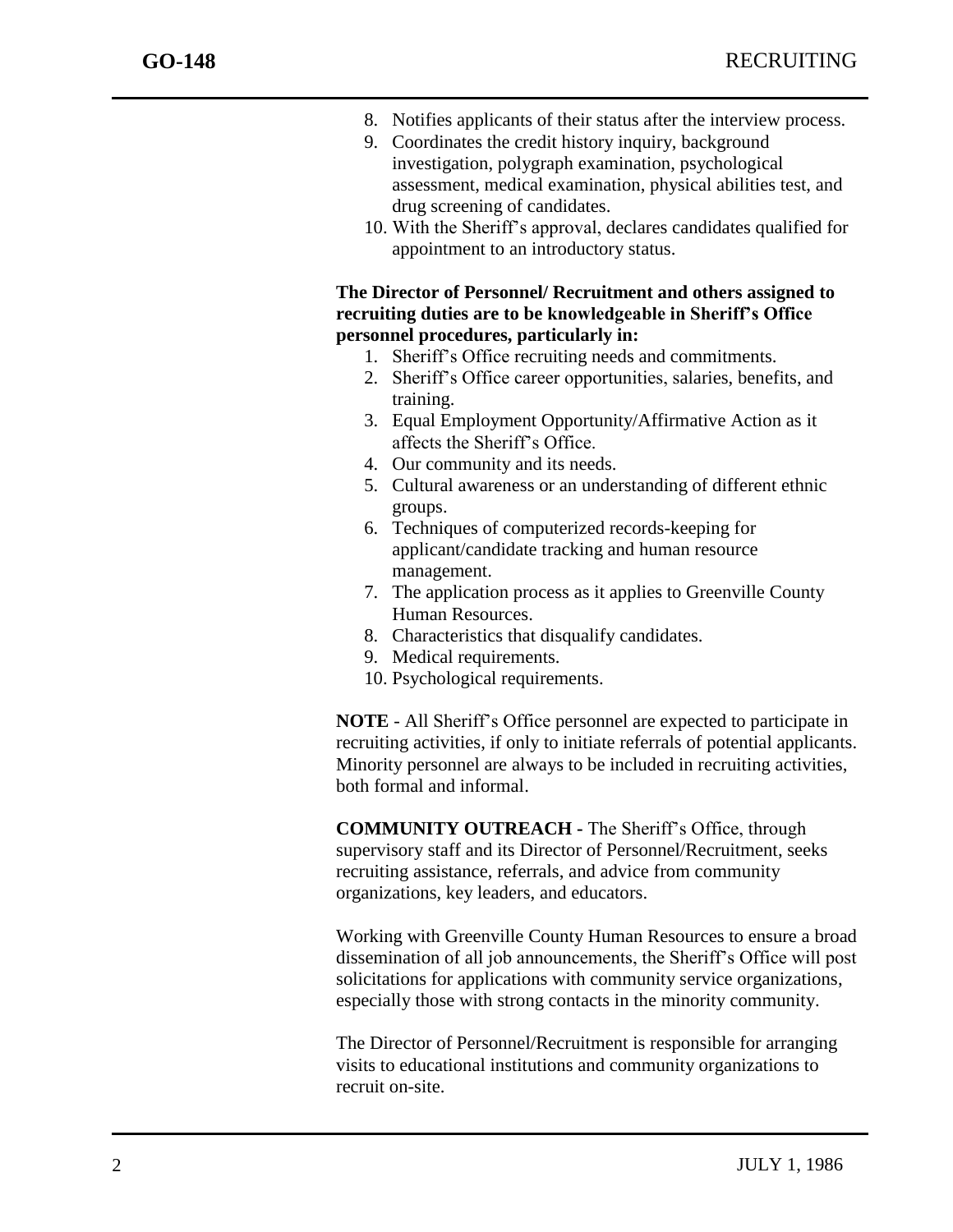Particular attention is to be given to "Career Days" at those institutions offering associate and baccalaureate degrees in Criminal Justice.

**COMPREHENSIVE RECRUITING PLAN -** The Director of Personnel/Recruitment is responsible for developing and administrating an annual recruiting plan. This recruiting plan will contain goals for the agency to achieve in regards to developing a workforce that is approximately proportional to the makeup of the available workforce of the county in regards to ethnic, racial, and gender categories. The recruitment plan will include the following elements:

- Recruiting objectives.
- Plan of action to achieve the objectives.
- A statement of authorized, budgeted, and actual strength.
- Key activity timetables.
- Itemized recruiting budget, if any.

The Director of Personnel will be responsible for conducting an annual analysis of the recruitment plan which will include the progress made towards the objectives, any revisions that need to be made to the plan and demographic data of sworn personnel.

**RECRUITING: EQUAL EMPLOYMENT OPPORTUNITY/AFFIRMATIVE** 

**ACTION PLAN -** The policy of the Sheriff's Office is to maintain a ratio of ethnic minority group employees in approximate proportion to their make-up in the available work force of Greenville County. In an effort to maintain this ratio, the Sheriff's Office includes within its recruiting plan procedures, containing the following elements, designed to monitor this effort:

- 1. A statement of measurable objectives for minority recruiting.
- 2. Plan of action to correct any imbalances.
- 3. Key activity timetables.

**ANNUAL RECRUITMENT PLAN** - Includes revisions and updated information from previous plan, an analysis of recruiting and employment policies, practices, and procedures. The evaluation determines what progress has been made in meeting recruiting objectives and the relevant impact the plan has had on the employment and utilization of ethnic minorities and women. This analysis is an integral part of the Sheriff's Office commitment to equal opportunities for employment for ethnic minorities and women.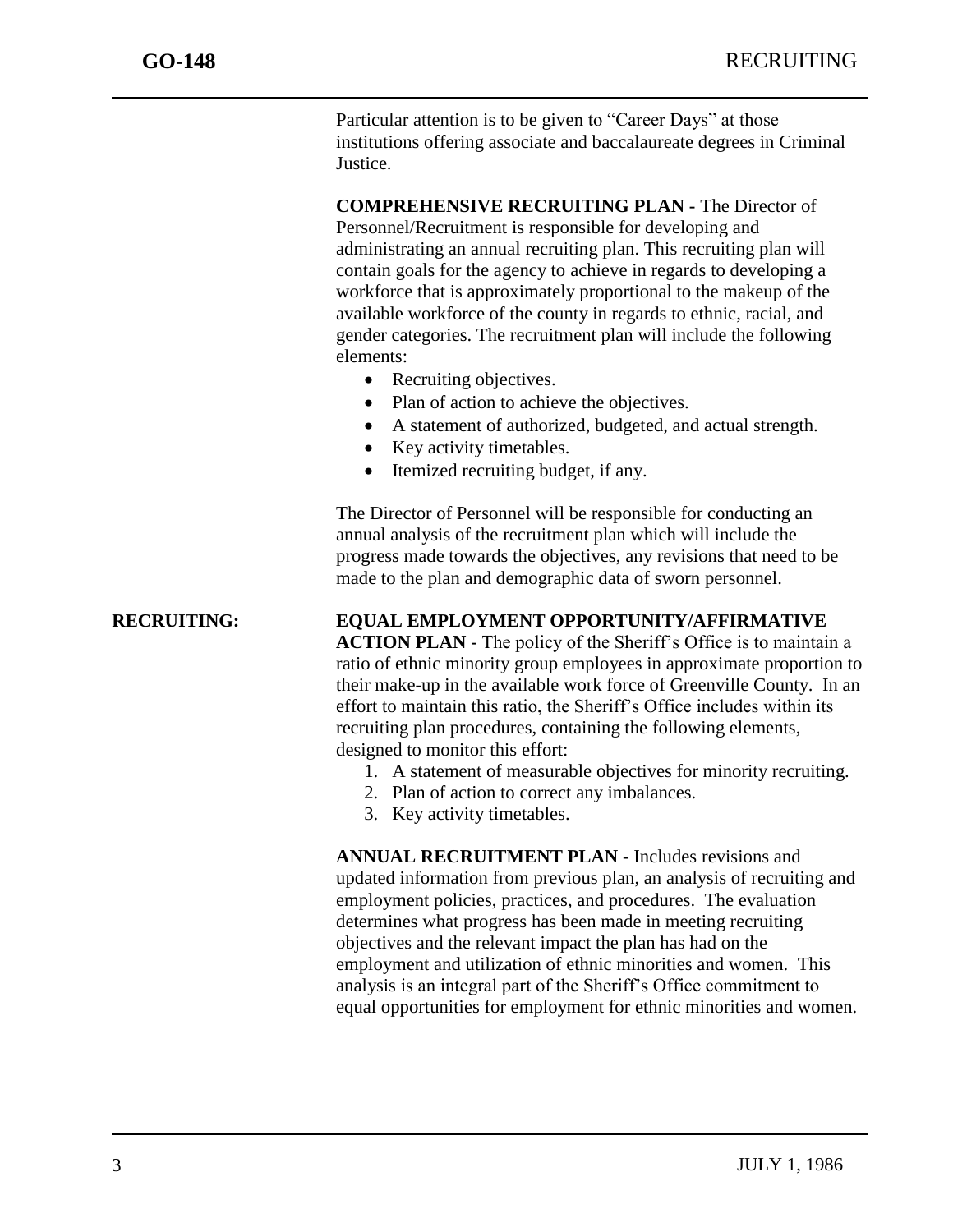| <b>JOB ANNOUNCEMENTS</b><br><b>AND PUBLICITY:</b> | Written announcements for job vacancies for all personnel are to<br>include a description of the duties, responsibilities, requisite skills,<br>educational level, and physical requirements for the position to be<br>filled.                                                                                                                                              |
|---------------------------------------------------|-----------------------------------------------------------------------------------------------------------------------------------------------------------------------------------------------------------------------------------------------------------------------------------------------------------------------------------------------------------------------------|
|                                                   | Vacancies are publicized, at least ten days prior to any official<br>application deadline.                                                                                                                                                                                                                                                                                  |
|                                                   | Entry-level job vacancies are advertised through the mass media when<br>needed, with advertisements placed with minority media whenever<br>possible. Advertising is coordinated with Greenville County Human<br>Resources.                                                                                                                                                  |
|                                                   | All recruiting materials and employment applications advertise the<br>Sheriff's Office as an Equal Opportunity/Affirmative Action<br>Employer. Sheriff's Office recruiting materials are to depict women<br>and ethnic minorities in law enforcement roles.                                                                                                                 |
| <b>APPLICATION</b><br><b>PROCESS:</b>             | <b>Official filing deadlines</b> for applications are indicated on<br>employment announcements or recruiting advertisements. This is<br>coordinated through the Greenville County Human Resources<br>Department.                                                                                                                                                            |
|                                                   | Applications are available to interested persons through the Internet<br>or at recruiting site locations. The Sheriff's Office website has a link<br>for the Greenville County website for online applications.                                                                                                                                                             |
|                                                   | <b>Upon receipt of referred applications</b> from Greenville County<br>Human Resources, the Director of Personnel/Recruitment<br>acknowledges receipt to the applicant within five working days. The<br>Director of Personnel/Recruitment, or designee, maintains contact<br>with applicants for all positions from initial application to final<br>employment disposition. |
|                                                   | <b>Recruiting efforts</b> are directed primarily at Greenville County.<br>However, recruiting outside the county is generally necessary in order<br>to ensure a broad applicant flow. This is done primarily at<br>educational institutions and military installations.                                                                                                     |
|                                                   | Applications for all positions are not rejected because of<br>omissions or deficiencies, which can be corrected prior to the<br>interview process. The Director of Personnel/Recruitment ensures<br>that Greenville County Human Resources forwards these<br>aforementioned applications.                                                                                   |